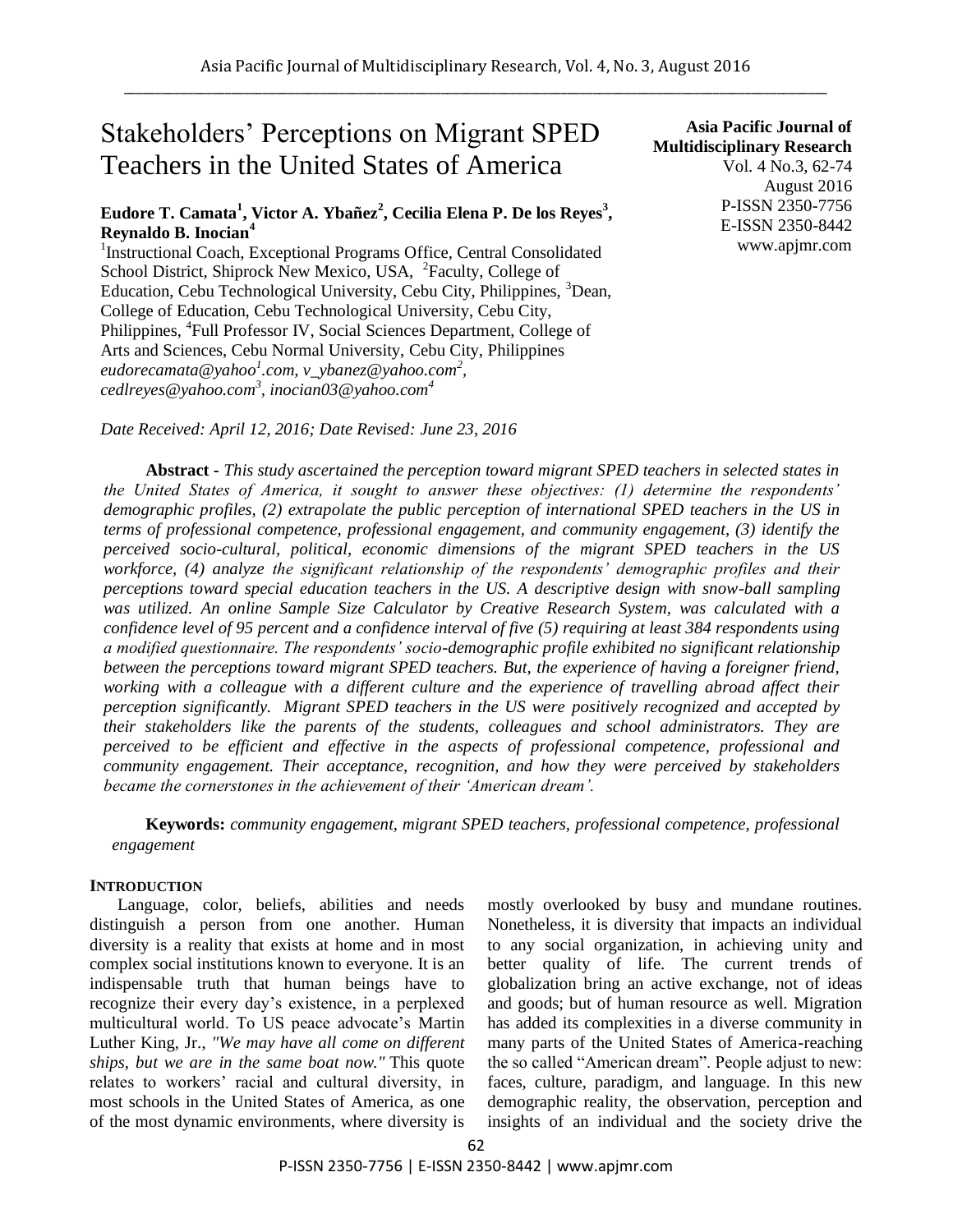policies and norms to realign the principles of tolerance, as decorum of respect, in a diverse society. The importance of a positive perception to diversity is vital, more especially to the public and to the new migrants as well.

As regards to education, it needs to be transformative to consider community engagement in the light of Habermas' critical pedagogy. Community Engagement (CE) is the immersion of special education teachers in international schools, in foreign countries like the United States of America, which perceive assimilation, acculturation and participation, as guiding principles to coexist, in a new adapted local community. While migrant teachers are expected to be tolerant, they have to struggle to maintain or give up their native national and cultural identities, in order to immerse teaching in a foreign land. This necessitates the adaptation of a professional competence; a notion of sustaining their local identities that may not affect the American dominant school culture. In essence, this is called tolerance. Professional Competence (PC) means the process on how migrant Special Education (SPED) teachers are perceived, based on their content and pedagogical knowledge, social skills, communication, and assessment, which they normally engage professionally among the school community's stakeholders. Professional Engagement (PE) refers on how international special education teachers are perceived based on their interaction with their colleagues, students, parents, administrators, local officials, and other curriculum stakeholders.

The SPED profession, in particular, has come to a crossroad of training, hiring, and retaining of teachers in other countries of the world, aside from the Philippines. Despite diversity, the global community aspires to formulate oneness in policies and rules to rein in consequences of globalization. Education, as a vibrant institution, becomes the spotlight for reforms. There is that need of internationalization, in order to make SPED accessible to Differently Abled Learners (ABL). Thus, this raises varied perceptions by the public, on teachers' position to teach SPED in the US public schools. This stirs strong sentiments among international SPED teachers, in responding to the challenges of diversity. Internationally trained SPED teachers, including those from the Philippines, are becoming expatriates to teach in other countries like the US, for better income–an attraction that no government policies in the Philippines can prevent. These teachers are the present example of a dynamic impact of global education that affects the landscape of Philippine education, and contributes the atmosphere of American education. Their influx to American communities creates complexities and consequences, even the unintended ones, in social adjustments.

The respondents' demographics such as age, sex, marital status may result to certain variability of perceptions regarding migrant SPED teachers. Young respondents may have shown a degree of excitement than the old ones who might think that they do not need migrant teachers. Women may have exhibited a strong preference to migrant teachers than men. Married respondents may have a greater response to migrant teachers because they might think they field the need for public school teacher than single respondents who have no children to be placed in school. Though, these contexts may result to varying contradictions, thus this study is intended. On this study, socio-cultural, political, and economic variables are considered. In socio-cultural dimension, this includes the perception of the respondents in terms of the migrant SPED teachers' background such as: personal and professional competence, and community engagements, in order to survive in the world of work in the United States of America, whether or not they are flexible or inflexible in terms of social engagements or disengagements. The political dimension is associated with respect of power to US policies whether or not migrant SPED teachers promote harmony, peace, and solidarity or a promoter of violence in the classroom. The economic dimension includes the stability of work whether or not they are justly compensated, which affects their survival and their responsibilities to pay the right taxes to the federal government.

In reality, Filipino SPED teachers are affected by how they see themselves and how others see them. It helps to know what others think of another person, as what McClement laments, *"Getting to the bottom of how we come across to people is a key to being assertive, influential and confident at work. Once we know this, we can start thinking about adapting our behavior so that other peoples' perception about us is what we want it to be*" [1]. Vis-à-vis, the American general public has mixed reactions and expatriates may have also raised the same issues. Migrant teachers generally tend to adapt, if they want to succeed in their new work environment. Studies have been conducted on issues ranging on barriers and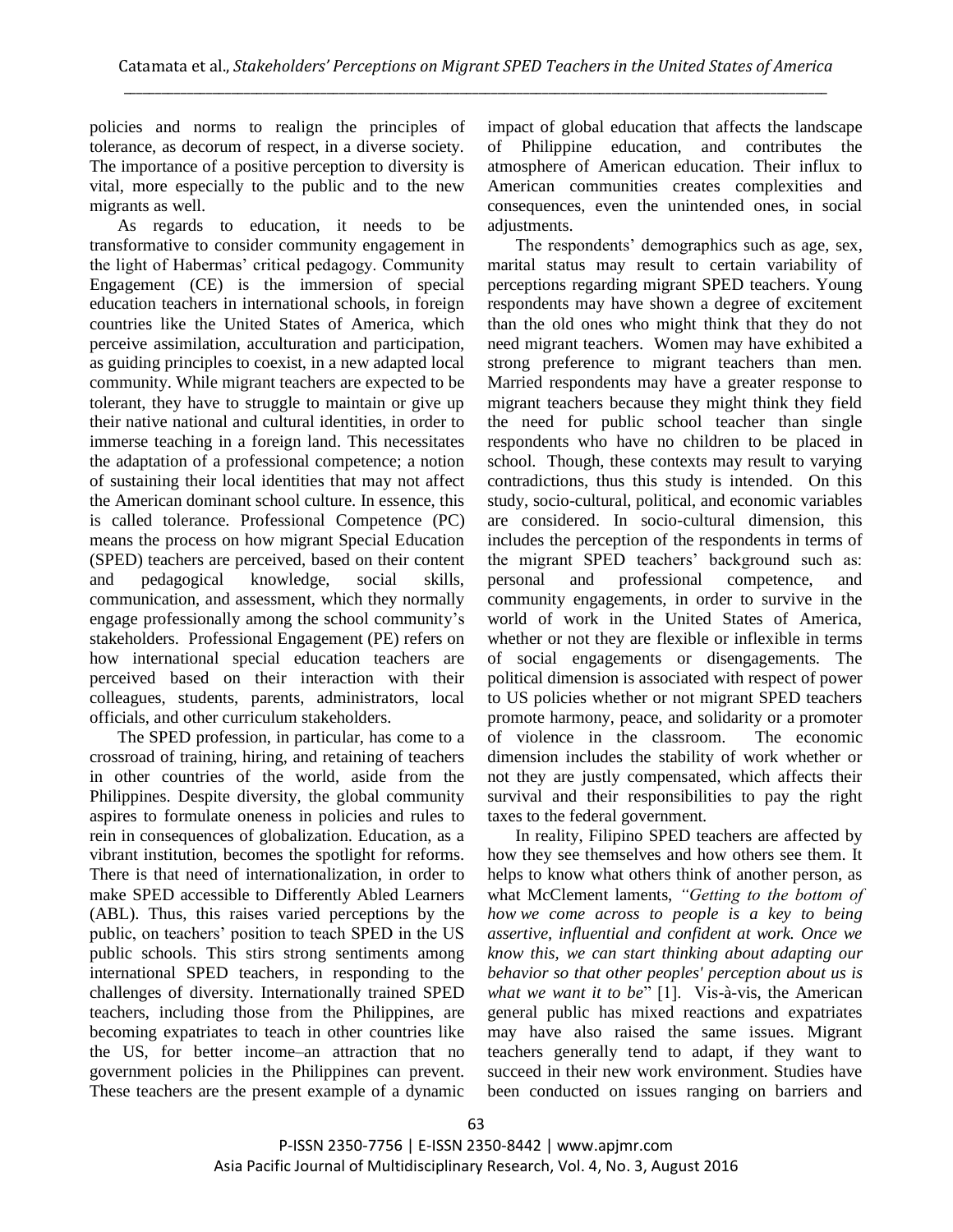issues concerning diversity in workplace to acculturation and its coping skills. Thus, this study examines the prevailing sentiments and perceptions of the American public, regarding the inclusion of internationally trained SPED teachers in American society. The internationally trained SPED teachers believe that it is necessary to have the knowledge on the perception of the public as a coping mechanism, apropos; it also helps the public to be aware of their current perceptions to them.

#### **REVIEW OF LITERATURE**

To Otara, "perception is our tangible experience of our surroundings and involves both the recognition of environmental stimuli and actions in response to these stimuli …. Perception does not only create our experience of the world around us; it allows us to act within our environment"  $[2]$ . The perceptions we pick about the environment provide information i.e. basic to our survival. Turner and Tajfel's Social Identity Theory proposes that people who perceive themselves as individuals belonging to a certain community of people makes self "categorization" and improvement in ways that are greatly detrimental to those who are perceived as outcast to the community [3-6]. Burk's argument suggests that prejudice can be explained by human tendency to a group of people. Turner and Tajfel show that a simple demonstration of people classifying themselves to a group sufficiently leads to show bias to those belonging to other group [4-6].

To Turner, "social identity is a part of our selfconcept based on knowledge of our membership of one or more social groups…, which is based on a number of inter-related concepts: social categorization, social identity, social comparison and positive distinctiveness" [6]. Quillian states that the perception by members of the majority group in an outside group threatens their group's prerogative, which is positively associated with prejudice against the out group [7]. Quillian posits that "prejudice and inter-group hostility are largely reactions to perceived threats by subordinate groups" [7]. The more noteworthy the feeling of danger to the prevailing group's rights, the more probable are individuals from the predominant group to express preference or bias against the threat of those outcasts. These two theories have great implications to the understanding of how the general public in the US perceives internationally trained SPED teachers.

*Public perception* can be seen as the contrast between a flat out truth in light of truths and a virtual truth, i.e. formed by famous supposition, media scope and/or notoriety. Open observation is not so much mistaken or in view of an option that is other than reality. People everywhere can regularly get enough true data, keeping in mind the end goal, to structure a general assessment around an open figure, a superstar or an industry without depending on insinuation or unwarranted bits of gossip. There can be cases, when the impression of a circumstance is influenced by different issues, "such as cultural bias or prejudice" [8]. In simplest term diversity, for an ordinary person could be the variety of unique individuals. Diversity is the "state of having people of different races or who have different cultures in a group or organization" [9]. As regards to this study, Workforce Diversity (WD) is the existence of multicultural internationally trained SPED teachers, as workforce, in the US convergent setting. Internationally-trained SPED Teachers are professionally licensed special education teachers in the US, who have graduated, trained, and received education in any manner from the Philippines or other countries other than the US.

For many years, people grapple to coexist with others. Some of them who become leaders allow coexisting in the midst of differences; while the extreme few are excluded from their known society, committing genocide in the process or annihilate the social process. Different cultures tend to have different perceptions to address the social dynamics of diversity, which can be classified as permissible and impermissible. The permissible societies allow diversity to freely permeate in all levels of society. The impermissible societies adhere to intolerable social norms. It should be noted however, that people evolve to progress; the concept of diversity starts to make waves to equality and equity. While some continue to argue that diversity is impossible; the rest accept it as real. The dichotomy to accept or reject diversity may result to far ranging conflicts of interest, which necessitates a primary attention to promote harmony and peace. Maj. Shane Pair states that, *"In today's culture we hear a lot about diversity, yet a lot of us really don't know what that word means. The concept of diversity encompasses acceptance and respect. It means understanding that each individual is unique, and recognizing our individual differences"* [10].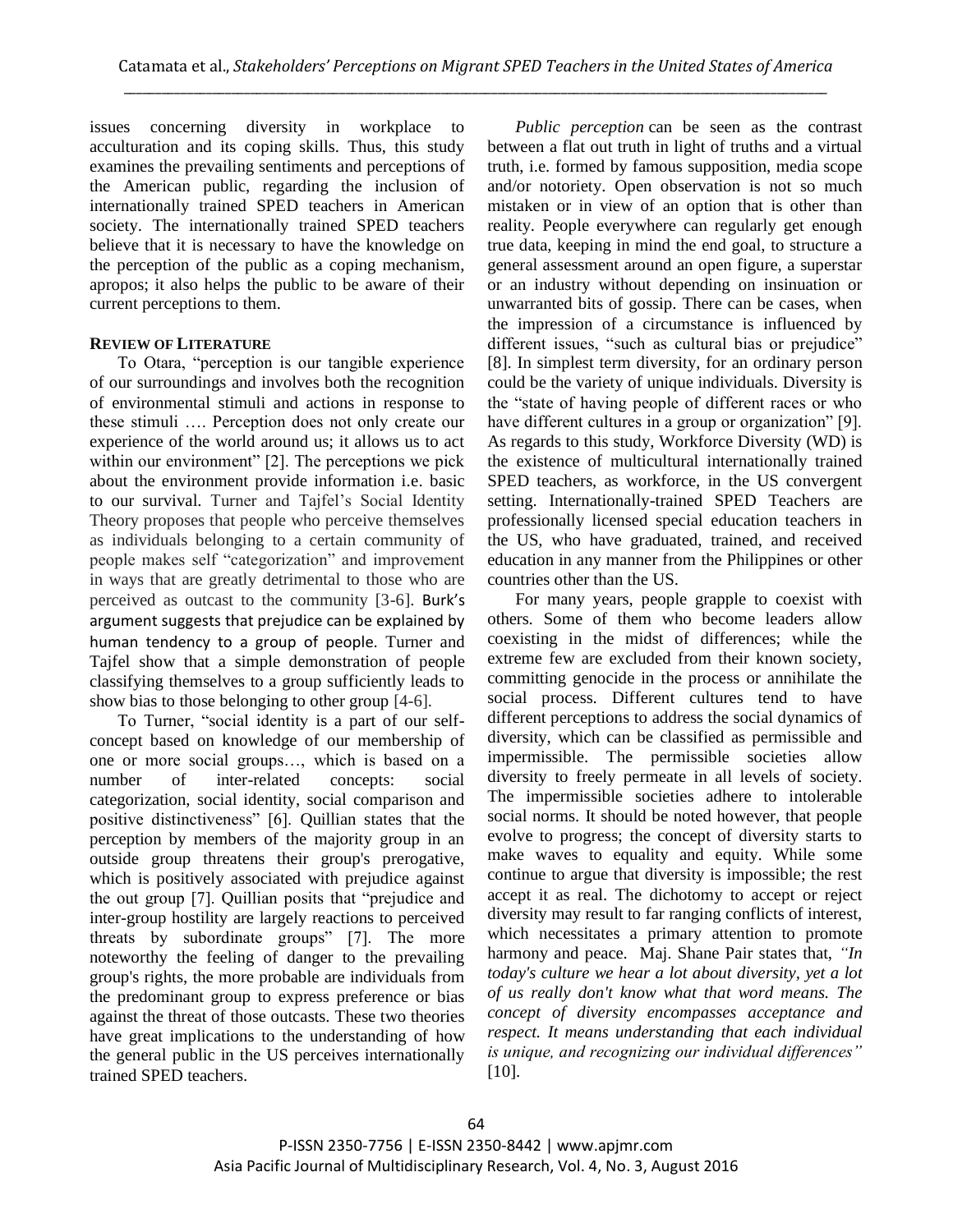In a larger scale, the impact and influence of diversity in a more complex human organization cannot be understated. Llopis writes that, "organizations seek global market relevancy must embrace diversity–in how they think, act and innovate" [11]. Diversity is no longer counting about the numbers; but rather how organizations promote their members of its plan of action to be sustainable. Suttle asserts that the working environment in the US is getting to be more different in view of the few key advantages that a "diverse" work environment brings to these organizations  $[12]$ . It includes "availing of endowed talents, operating more effectively, increased adaptability, and broader range of services." Diversity in general can be perceived differently by individuals. The general public has a spectrum of beliefs, perceptions, and values to diversity even to where they become once a part of these.

On the other hand, the world of education needs highly skilled, culturally, and linguistically diverse teachers, who are the best indispensable resource for students' learning. According to Ross there is a ―challenge of developing the best American teachers in a culturally diverse world" [13]. Presently, like never before, the US educational system must set up the majority of our youngsters to produce societies in a universally organized and related world. In numerous parts of the nation, the students themselves originate from a wide range of societies; and in all schools where children are conditioned to advance in aggressive and diverse worldwide economies. In another perspective from the West Coast of the USA, ASUO Multicultural Advocate of the University of Oregon manifests that the concept of "diversity" encompasses acceptance and respect [14]. It means understanding that each individual is unique in recognizing our individual differences. These can be along the dimensions of race, ethnicity, gender, sexual orientation, socio-economic status, age, physical abilities, religious beliefs, political beliefs, or other ideologies. It is the exploration of these differences that a safe, positive, and nurturing environment can be promoted. It is about understanding each other and moving beyond simple tolerance to embracing and celebrating the rich dimensions of diversity that gushes out within each individual".

The shortage in professional teachers in the United States is already alarming. A number of schools in the US are left without teachers and because of this predicament, even the "US

Immigration and Naturalization Service gives its blessing to increasing the number of migrant teachers. The National Education Association reports that 10,000 international teachers are working in public school systems on nonimmigrant or cultural exchange visas [15]. The rising number of migrant teachers in the United States not only fills in the great shortages in classroom teachers; but also exposes students and other school staff to cross cultural experiences that are very beneficial as the world becomes globalized. In addition to the availability of candidates abroad, school officials pursuing overseas recruitment cite the contribution to diversity that foreign teachers bring to US classrooms. One official from the State Board for Educator Certification in Texas points to the "great diversity" among student populations in areas such as Houston, El Paso and Laredo, and adds that a diverse student body can benefit from a diverse teaching staff [16].

In contrast, the increasing number of internationally trained SPED teachers could also become potentially counterproductive. They could pose a threat to their current local teaching membership and to the host community as a whole. Semyonov, Raijman, et al. posit, "perceived size is associated with perceived threat, and perceived threat somehow becomes the basis for exclusionary practices against foreigners—the higher the perceived size, the more pronounced are both the threat and antiforeigner attitudes" [17]. In the teaching profession, diversity pervades from the moment teachers are trained until the time they retire from the profession. Diversity by nature has always been a precursor to conflict. Biases, differing beliefs and value systems are probable reasons for conflicts including professional ones. Most prevalent these days is the conflict arising between the roles of General Education (GE) teachers versus the SPED teachers. There is also the surge of internationally trained teachers visible across the US who brings their own culture with pedagogical beliefs, professional tradition, and training to teach multicultural classrooms.

Foreign teachers continue to contribute positively in the *world of education.* Bascia, James, in Reid, suggest that "immigrant teachers demonstrated an awareness of the social and economic forces at work and in the lives of other teachers and students" and "desired to make a difference in their lives" [18]. Highly skilled foreigners are becoming more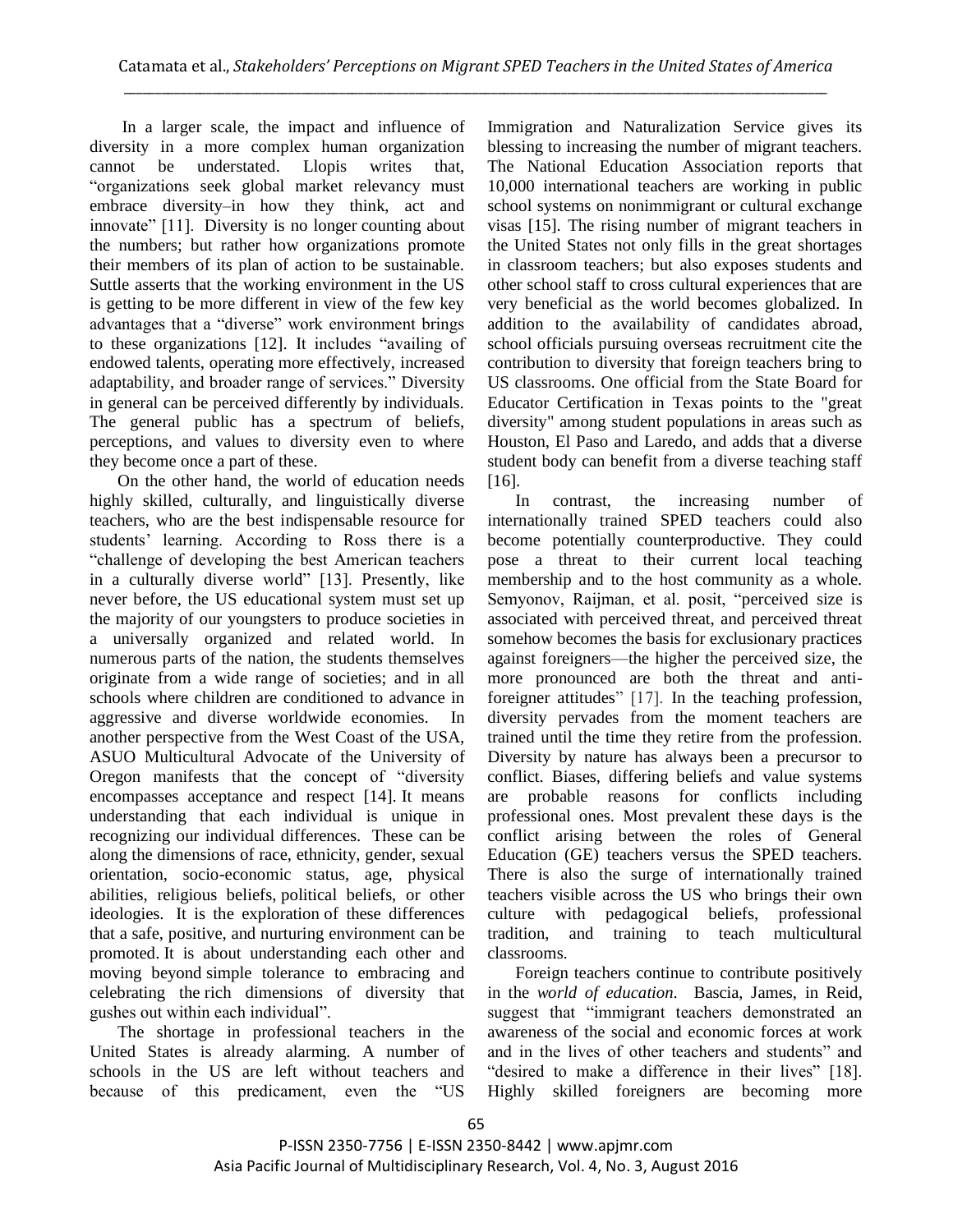acceptable to the mainstream society especially in highly developed countries. Migrant SPED teachers are considered highly-skilled professionals because most of them have post baccalaureate degrees from their countries of origin and aptly equivalent to US requirements. The impact of migrant SPED teachers in their host communities cannot be seen unnoticed. Some have assimilated perfectly well and some have sad stories to tell. The families they bring become a part of the society as well. They now become consumers, service providers, community resources and tax payers, as neighbors, commuters, friends and competitors. As Reid points out, "the integration of immigrant teachers into the social fabric of 'mongrel' cities goes beyond work to society and the theoretical framework needs to include how we imagine life at the level of the street, the neighborhood, the school and the classroom" [18]. Internationally trained teachers, including SPED teachers come to their host countries with their repertoire of teaching skills. In applying these set of skills in the practice of their profession they also require other equally important set of skills–coping, adaptation and new learning skills. Sharplin asserts that cultural adaptation of *overseas-qualified and imported teachers have already developed a degree of teaching competence. Confronted with new cultural, social and organizational contexts, they need to modify their expectations* [19]. This clearly supports the relationship between how internationally trained SPED teachers are perceived to teach competently in the US.

Foreign teachers need support and training to be able to get through the pressure and stresses of working in a foreign land. Living and working as a teacher in a new country doubles the stress. The teaching profession is a demanding stressful job, what more if the teacher has to face a second stressor working in a new country where he/she faces to acclimate with a new culture in a new teaching environment. Support systems are needed for foreign teachers to be successful in pursuing a teaching career in a foreign land. This is supported by Reid's assertion that ―*Policy aimed at continued networking opportunities for immigrant teachers and mentoring from those who 'have been through it' are also important. In this way, immigrant teachers are able to isolate the discourses shaping their professional experiences and thus reduce professional isolation. In addition, professional development for receiving*  *schools must go alongside any support for immigrant teachers otherwise 'the immigrant' will continue to be constructed as a problem"* [18].

This study seeks to find the relationship between prevailing influences and the public perception toward migrant special education teachers. It is believed that economics, politics and cultures play a lot either a positive or a negative perception to SPED teachers. To O'Rourke and Sinnott, there are ranges of other economic and cultural factors that influence attitudes toward immigration [20]. Considering all factors influencing personal attitude toward immigrant, The United States of America has since gone a long way in her tolerance toward foreign individuals entering for better opportunities. Gang et al. posit that more than 80% of negative sentiments toward foreigners are "related to behavioral changes among the population" [21]. Immigrants get favorable support from young people, the higher educated and those who are more skilled. In contrast, Hainmueller and Hiscox retort that cultural threat and identity produce negative sentiments [22]. In addition, Constant, Kahanec and Zimmerman assert that "natives are more concerned about losing jobs to immigrants in countries with more economic immigrants" [23]. However, Bauer et al. conclude that when immigrants fill the need of the community and become a necessity of the host country, then they are considered favored immigrants [24].

Education is perhaps one of the important determinants used in most studies. Previous studies suggest a correlation and a linear relationship between being educated and the attitude or perception towards immigrants. Chandler and Tsia reveal that college education and perceived cultural threats, especially to the English language, have the most impact on immigration views [25]. With this in mind, Hain Mueller and Hiscox find that people with higher levels of education and occupational skills are more likely favor immigration regardless of the immigrants' skill attributes in question [22]. Mayda, Scheve and Slaughter establish that positive attitude towards immigration can be attributed to the increasing level of education [26].

Perhaps the most important trend worth mentioning is what Kohut, Suro, et.al have found out that "The percentage of Americans who say they have a friend or a relative who is a recent immigrant has also increased dramatically" [27]. It is therefore intriguing enough that this study ascertains if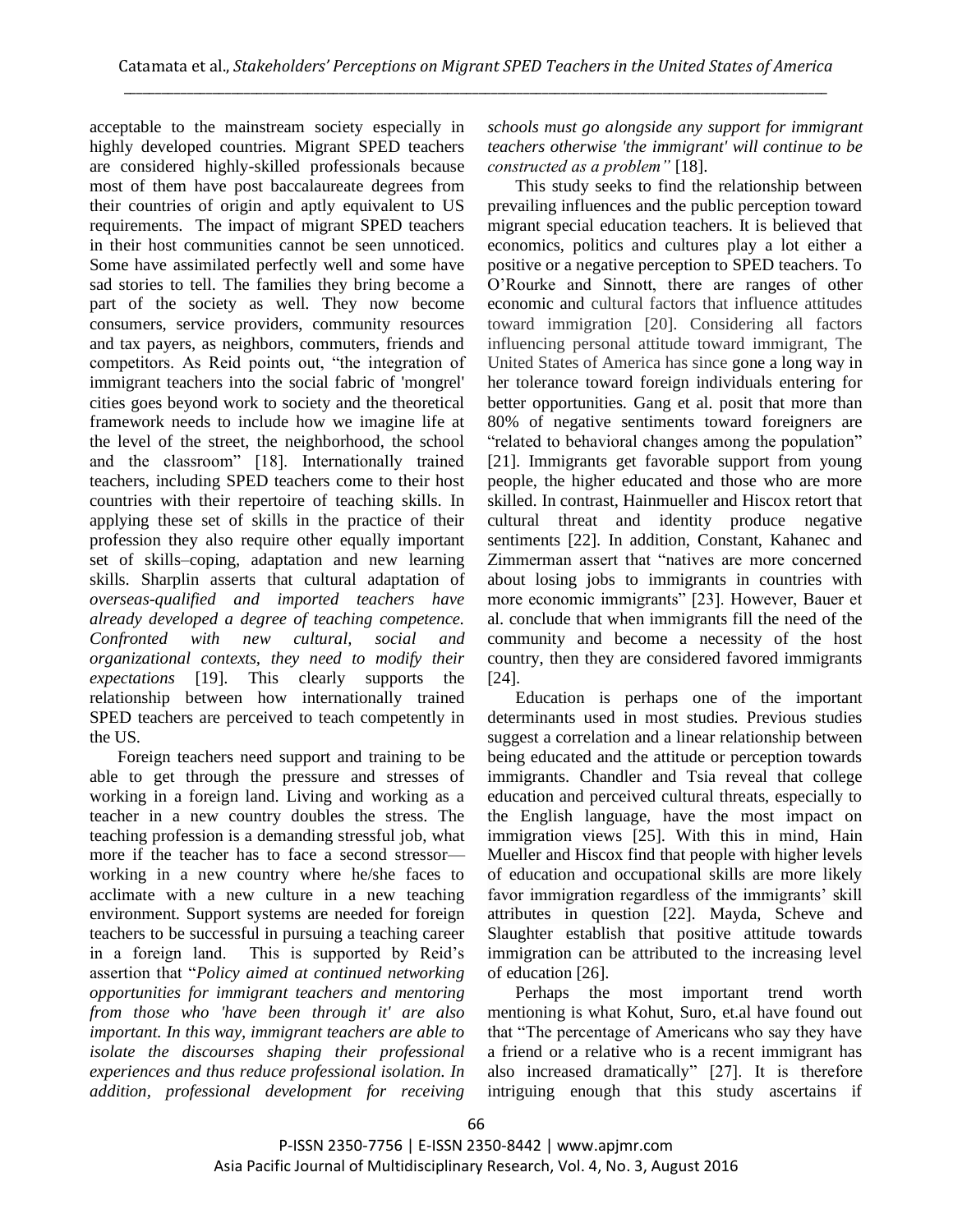relationship with foreign individuals–as colleagues or friends and travel abroad have some influence on the public perception toward internationally trained SPED teachers. The perception on how competent a teacher matters greatly in a multicultural setting. However, this same perception can be overshadowed by personal biases or preferences being a part of the original community as against to the new entrants. McCoubrey posits that "the common theme among parents, teachers, administrators and government officials is the importance of having qualified, engaged teaching professionals in front of the classroom" [16].

#### **OBJECTIVES OF THE STUDY**

This study ascertained the perceptions toward migrant SPED teachers in selected states in the United States of America, it sought to answer these objectives: (1) determine the respondents' demographic profiles, (2) extrapolate the public perception of international SPED teachers in the US in terms of professional competence, professional engagement, and community engagement, (3) identify the perceived socio-cultural, political, economic dimensions of the migrant SPED teachers in the US workforce, (4) analyze the significant relationship of the respondents' demographic profiles and their perceptions toward special education teachers in the US.

#### **METHODS AND MATERIALS Research Design**

This study used a descriptive design with survey on selected respondents, who are stakeholders of the migrant SPED teachers in California, New Mexico, Florida, and Maryland in the United States of America. These four states were chosen because of great concentration of migrant SPED teachers who worked in the public school system. A snow-ball sampling of mix respondents who were Native Americans, White and Black Americans, and Asian migrants who were: parents, school and district supervisors, school teachers and school staff, where their contacts, casual acquaintances, friendships were established by their relatives and friends, before they were made to answer the modified survey questionnaire. Using an online Sample Size Calculator by Creative Research System, the sample was calculated with a confidence level of 95 percent

(95%) and a confidence interval of five (5) requiring at least 384 respondents.

#### **Research Instrument**

Modified questionnaires were used to generate valuable data. The first part featured ten questions on demographic profile of the respondents. The second part was based on the Teacher New Values, Skills and Knowledge (V3SK) Model by the National Institute of Education, Singapore and New Mexico Teacher Competencies for Licensure which assessed knowledge and perception towards effectiveness of migrant SPED teachers [28]. The third part was modeled on Scale Items Measuring Social Workers' Attitudes towards Immigrants and Immigration as used by Park, Bhuyan, et al. [29] and the Attitudes towards Immigration Scale (ATIS) developed by Kain, Rojas, Hovey [30] as used by Hovey, Joseph, Rojas, Rebecca, et al [30] to measure the perceived effectiveness of international SPED teachers. These questionnaires were distributed either personally by means of leisure travel to the aforementioned states to group of friends or by mail within the period of six months. Data obtained through the questionnaire were scored and described using 5-point Likert Scale. To Zikmund, the purpose of scaling is to represent quantitatively items, persons or events place in the spectrum [31]. Descriptive and inferential statistics were used to aid in the analysis and interpretation of the data, using MS Excel 2007 and SPSS Version 19. The gathered data were tabulated for more than six months, while waiting for the required turn-out of data retrieval in some other states.

## **RESULTS AND DISCUSSION**

#### **Migrant SPED Teachers' Profile**

As to gender, Table 1 shows that 51% are males, while 49% are females. As hypothesized by Brenner and Fertig where most remarkable variation on attitude was on gender [32]. It shows that there is no significant relationship between gender and perception toward migrant SPED teachers. This means that teaching in the US observes no discrimination in terms of gender. As to the respondents' age profile ranges: 33% between 36-45 ages, 27% between 26-35 ages, 22% between 46-55 ages, 13% between 56-65 ages, and 6% between 18-25 ages. The distributions of ages represent young and vibrant teachers.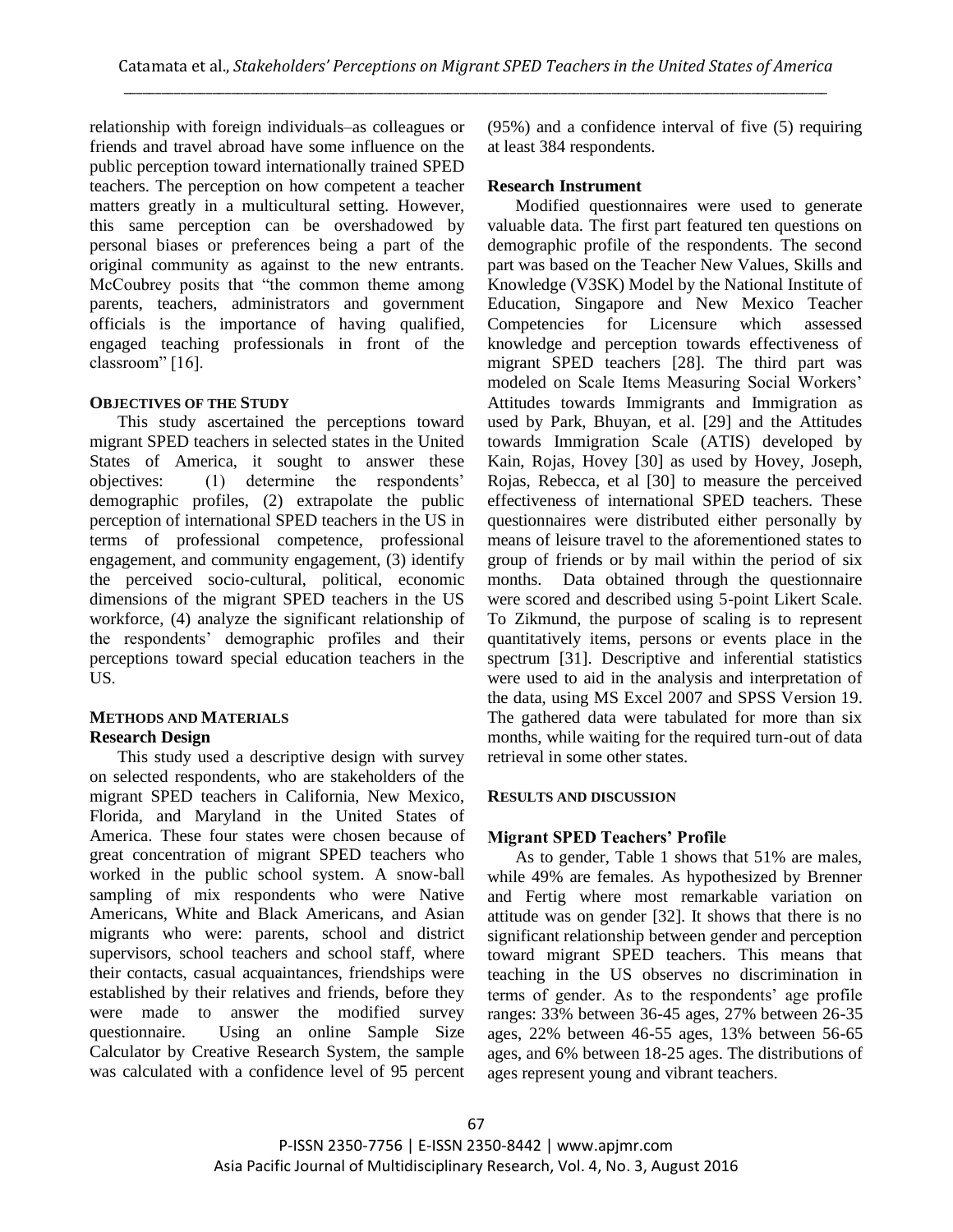| <b>Table 1. Profile of the Respondents</b> |           |               |  |
|--------------------------------------------|-----------|---------------|--|
| Profile                                    | Frequency | Percentage    |  |
|                                            |           | (%)           |  |
| <b>Age Bracket</b>                         |           |               |  |
| 56-65                                      | 49        | 12.70         |  |
| 46-55                                      | 83        | 21.50         |  |
| 36-45                                      | 126       | 32.60         |  |
| 26-35                                      | 106       | 27.40         |  |
| 18-25                                      | 23        | 5.90          |  |
| Total                                      | 387       | 100.00        |  |
| Gender                                     |           |               |  |
| Male                                       | 196       | 50.70         |  |
| Female                                     | 191       | 49.40         |  |
| <b>Total</b>                               | 387       | 100.00        |  |
| <b>Marital Status</b>                      |           |               |  |
| 1. Single<br>2. Married                    | 77<br>216 | 19.90         |  |
|                                            | 20        | 55.80<br>5.20 |  |
| 3. Separated<br>4. Divorced                | 62        | 16.00         |  |
| 5. Living-in with partner                  | 9         | 2.30          |  |
| 6. Widow/widower                           | 3         | 0.80          |  |
| Total                                      | 387       | 100.00        |  |
| <b>Educational Attainment</b>              |           |               |  |
| 1. 12th grade or less                      | 2         | 0.50          |  |
| 2. Graduated high school or                |           |               |  |
| equivalent                                 | 54        | 14.00         |  |
| 3. Some college, no degree                 | 52        | 13.40         |  |
| 4. Associate degree                        | 83        | 21.50         |  |
| 5. Bachelor's degree                       | 135       | 34.90         |  |
| 6. Post-graduate degree                    | 61        | 15.80         |  |
| Total                                      | 387       | 100.00        |  |
| <b>Work Experience</b>                     |           |               |  |
| 1. 0 or less than 1 year                   | 1         | 0.30          |  |
| 2. 1 year to 3 years                       | 23        | 5.90          |  |
| 3. 4 years to 10 years                     | 78        | 20.20         |  |
| 4. more than 10 years                      | 285       | 73.60         |  |
| Total                                      | 387       | 100.00        |  |
| <b>Number of Travel Abroad</b>             |           |               |  |
| 1. more than 3 times                       | 112       | 28.90         |  |
| 2. at least 1 time                         | 174       | 45.00         |  |
| 3. Never                                   | 101       | 26.10         |  |
| <b>Total</b>                               | 387       | 100.00        |  |
| Do you have a foreign co-                  |           |               |  |
| workers/colleagues?                        |           |               |  |
| Yes                                        | 357       | 92.30         |  |
| Non                                        | 30        | $7.8\,$       |  |
| <b>Total</b>                               | 387       | 100.00        |  |
| Do you have foreign friends?               |           |               |  |
| Yes                                        | 274       | 70.80         |  |
| No                                         | 113       | 29.20         |  |
| <b>Total</b>                               | 387       | 100.00        |  |
| Where do you live?                         |           |               |  |
| 1. Maryland                                | 97        | 25.10         |  |
| 2. Florida                                 | 97        | 25.10         |  |
| 3. New Mexico                              | 96        | 24.80         |  |
| 4. California                              | 97        | 25.10         |  |
| Total                                      | 387       | 100.00        |  |
| Which one is applicable to you?            |           |               |  |
| 1. supervisor/administrator                | 34        | 8.80          |  |
| 2. Teacher                                 | 85        | 22.00         |  |
| 3. school staff                            | 97        | 25.10         |  |
| 4. Parent                                  | 171       | 44.20         |  |
| <b>Total</b>                               | 387       | 100.00        |  |

Their stakeholders' perception on them is supported by O'Rourke and Sinnott who conclude an anti-immigrant sentiment i.e. positively or negatively correlated with age [20]. Chandler and Tsia posit that "earlier studies have produced mixed results with respect to age and immigration attitudes" [25]. This implies that the respondents share their honest perceptions pertaining to certain issues in the community that affect them. They are mature enough and not too young to be influenced by older folks or by the norms of society. As to marital status, 56% are married, 20% percent are single, 16% are divorced, 5% are separated, 2% are living-in with partner and 0.80% represents the widowed. This represents a highly diverse respondents' social marital status. Inferring the relationship between marital status and the perception toward migrant SPED teaching shows no significant relationship. The result resonates what Gorodzeisky believes that marital status does not exert significant effect on exclusionism [33]. This implies that marital status is not a determinant factor in assessing perception of migrant SPED teachers. As to educational attainment 35% finish a bachelor's degree, 22% have associate degree, 16% finish a postgraduate degree, 14% are graduates of high school equivalent and the remaining  $0.50\%$  is  $12<sup>th</sup>$  grade or lower. To Hovey, et al., "participants who are less educated are inclined to hold negative perception toward immigration" [30]. But, this may not represent the entire picture of respondents' diverse background; their level of education is not a strong determining factor in measuring perception toward migrant SPED teachers. O'Connell posits the so called "safeguards" insulating high-skilled nationals from direct labor competition with high-skilled immigrants", which obviously shows no significant relation [34].

As to work experience, 74% of the respondents have been working for than 10 years. This means that they have longer period of interaction and working contact with Filipino migrant SPED teachers. The result shows that there is no significant relationship between work experience and perception toward migrant SPED teachers. As to Travel Abroad, 45% of teacher-respondents experience travelling abroad at least once before they are accepted into the teaching job. Travelling would mean experiencing a new culture and interact with diverse personalities. By experiencing the unique culture of the place being visited, respondents acquire better understanding of a migrant teacher. According to Rourke and Sinnott,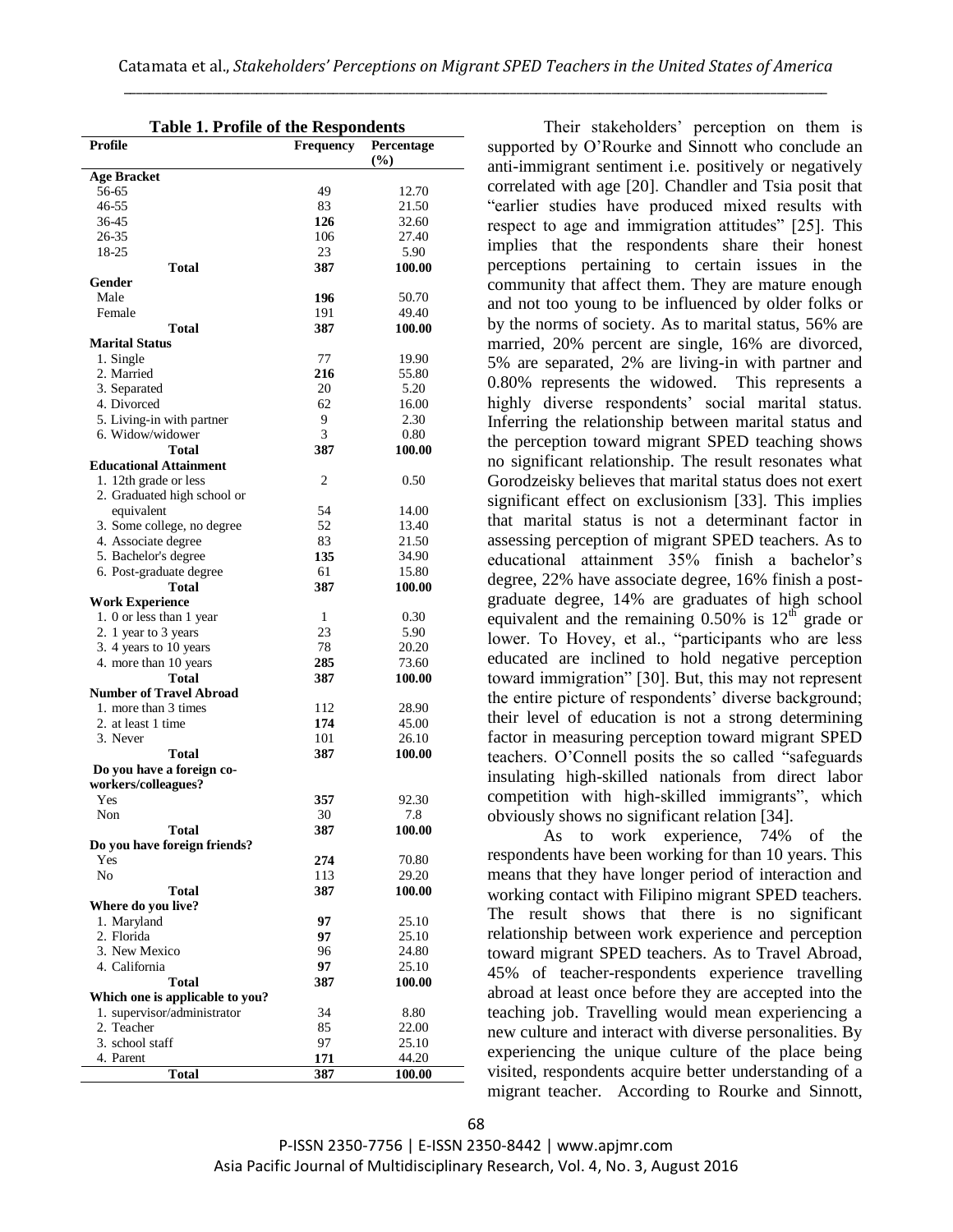those who are willing to move abroad, those who have already lived abroad, and those either born abroad or with foreign-born parents tend to view diversity as a benefit rather than a cost [20].

The result shows that traveling abroad does have a significant relationship with perception to migrant SPED teachers. In addition, Rourke and Sinnott conclude that "internationally mobile respondents" might be less affected by immigration" [20]. This is in line with prediction that having had some form of contact, especially positive ones, with foreigner could affect one's perception toward migrant workers in their home country. As to foreign colleague, 92.3% of the respondents confirm that they have worked with a foreign employee. Having foreign colleagues sways perception of native respondents positively toward migrant SPED teachers. Having extended contact with a migrant worker helps diminish the negative stereotype and anxiety. Having migrant colleagues have exhibited a positive perception. As supported by Park, et al., a conclusion is made that having more community and professional contact with immigrants translate to more favorable attitude [29]. Aberson and Haag confirm that "contact is the only significant" predictor of implicit attitude" [35].

The 70.8% of the respondents' connection with foreign friends means that they are used to associate with people of diverse culture. Having accepted a foreign national into their most intimate circle of social relations clearly inclines them to have a positive perception to migrant SPED teachers. This is supported by the findings of Stephan, Renfro, et al. indicate that the "negative stereotypes leads to significantly more negative attitudes toward the immigrant group" [36]. Having befriended to foreigners decreases if not eliminates those negative stereotypes. Aberson et al. assert that contact among diverse ethnicities is important in improving intergroup attitude [37]. It is implied that having some contacts, possibly a positive one abroad, in the work place and within the community, affects perception towards migrant teachers. The 44.2% constitutes as parent respondents followed by 25.1 % school staff and 22.0% as teachers. Result indicated that there is no significant relationship, which implies that the public in the four identified states have increasing contact with migrant teachers, but their place of residence does not really impact a general perception.

**Public Perception to Migrant SPED Teacher in the US**

**Professional Competence**

**Table 2 Public Perception towards Migrant SPED Teachers in terms of Professional Competence**

| Teachers in terms of Professional Competence |      |                  |
|----------------------------------------------|------|------------------|
| <b>Indicators</b>                            | WM   | I                |
| 1. Migrant SPED Teacher's Training           | 4.1  | Much             |
| Program                                      |      | Effective        |
| 2. Teaching Strategies                       | 4.1  | Much             |
|                                              |      | Effective        |
| 3. Assessment and Progress                   | 4.0  | Much             |
| <b>Monitoring Practices of</b>               |      | Effective        |
| <b>International Special Education</b>       |      |                  |
| Teachers                                     |      |                  |
| 4. Inclusive Classroom Practices of          | 4.0  | Much             |
| <b>Migrant SPED Teachers</b>                 |      | Effective        |
| 5. Classroom Management Practices            | 4.1  | Much             |
| of Migrant SPED Teachers                     |      | Effective        |
| <b>Grand Mean</b>                            | 4.06 | Much             |
|                                              |      | <b>Effective</b> |
| Parameter:                                   |      |                  |
| 4.20-5.00 Very Much Effective                |      |                  |
| 3.40-4.19 Much Effective                     |      |                  |

*2.60-3.39 Moderately Effective 1.80-2.59 Ineffective 1.00-1.79 Very Ineffective*

As shown in Table 2, respondents believe that migrant SPED teachers, who are more efficient and competent in delivering quality instruction to their students exhibit an average weighted mean of 4.06 is interpreted as Much Effective. They perceive that they possess adequate competence in terms of teaching strategies, classroom management, assessment, and inclusive classroom practices. They are also perceived to have received adequate training program in relation to their functions. This indicates that most of them see the existence of migrant SPED teachers as valuable support and brings positive input to their professional learning environment. Suttle asserts that the workplace in America is becoming more diverse because of the several key benefits that a diverse workplace brings to these companies including: best available talent operating more effectively, increased adaptability, and a broader range of service [12].

## **Professional Engagement**

As gleaned on Table 3, respondents perceive an utmost efficiency and effectiveness migrant SPED teachers possess in terms of professional engagement, with an average rating of 4.24 is interpreted as Very Much Effective.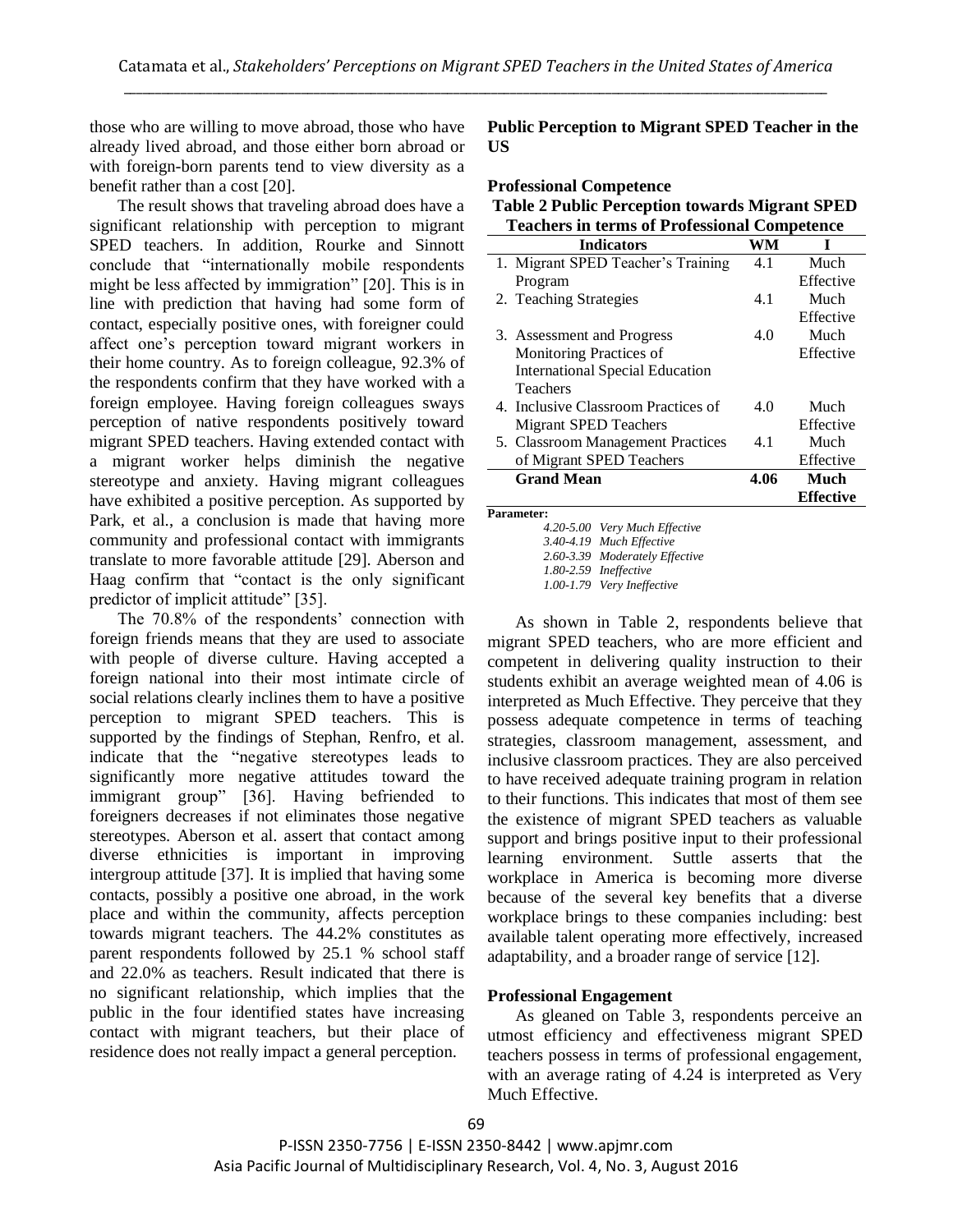| <b>Teachers in terms of Professional Engagement</b> |      |                  |
|-----------------------------------------------------|------|------------------|
| <b>Indicators</b>                                   | WМ   |                  |
| 1. Migrant SPED Teachers' engagement in             | 3.9  | Much             |
| Professional Development Programs                   |      | Effective        |
| (updating with current teaching trends)             |      |                  |
| and technologies)                                   |      |                  |
| 2. Ability to build rapport with their              | 4.4  | Much             |
| students                                            |      | Effective        |
| 3. Ability to build rapport with                    | 4.3  | Much             |
| colleagues – co teachers, therapists,               |      | Effective        |
| counselors, etc.                                    |      |                  |
| 4. Ability to build rapport with                    | 4.3  | Much             |
| administrators – principals,                        |      | Effective        |
| supervisors, etc                                    |      |                  |
| Ability to conduct themselves<br>5.                 | 4.3  | Much             |
| professionally in school meetings                   |      | Effective        |
| and conferences                                     |      |                  |
| <b>Grand Mean</b>                                   | 4.24 | Much             |
|                                                     |      | <b>Effective</b> |

**Table 3. Public Perception towards International SPED Teachers in terms of Professional Engagement**

Highest is (4.4) rating on their ability to build rapport with their students, interpreted as much effective. This is followed by their competent ability to build rapport with their colleagues with (4.3) rating, (4.3) rating for teachers, students and their ability to conduct themselves professionally in school meetings and conferences. This implies that they have good interpersonal ability and can work well with others. They also exhibit a good relationship with their students. Emotional intelligence is important in this endeavor because it is not easy to be a teacher in a multicultural setting. The respondents' perception of much effective rating toward them ensures that they are dedicated and committed significant learning facilitators in the class. They are perceived as satisfying and competent in professional engagement in most of the occasion.

## **Community Engagement**

As depicted in Table 4, the respondents are satisfied with the performance of the migrant SPED teachers with Much Effective rating of (4.08) as average weighted mean. It implies that their preparation is adequate. It also shows that they have a high level of adaptability in community engagement. The said responses serve as feedback to which the system would base in deciding whether to increase or decrease its efforts to cope with varying stimuli. The respondents' positive responses exhibit that migrant SPED teachers produce adaptive responses, and found very much effective in terms of community engagement.

| <b>Table 4. Public Perception towards Migrant SPED</b> |  |
|--------------------------------------------------------|--|
| <b>Teachers in terms of Community Engagement</b>       |  |

| теасисто не сегию от сопинаниту видадението |      |                  |  |
|---------------------------------------------|------|------------------|--|
| <b>Indicators</b>                           | WM   | I                |  |
| 1. ability to adapt and cope with           | 4.3  | Much             |  |
| diversity in the community                  |      | Effective        |  |
| 2. communication skills                     | 3.9  | Much             |  |
|                                             |      | Effective        |  |
| 3. engagement in community                  | 3.9  | Much             |  |
| activities                                  |      | Effective        |  |
| 4. respecting the local traditions and      | 4.2  | Much             |  |
| culture                                     |      | Effective        |  |
| 5. ability to build awareness and           |      | Much             |  |
| tolerance towards different cultures        | 4.1  | Effective        |  |
| <b>Grand Mean</b>                           | 4.08 | Much             |  |
|                                             |      | <b>Effective</b> |  |

#### **Migrant SPED Teachers' Socio-Cultural, Political and Economic Dimensions in the US Workforce**

As shown in Table 5, an average mean of 3.99 is interpreted with High Impact connotes that the presence of the migrant SPED teachers provide a positive impact to the community. Impact in this case would mean the level of agreement inclined to a positive or negative attitude toward migrant SPED teachers in the US. In fact, seven (7) out of the 20 items of the presented concepts and ideas achieved the rating of very high impact which means that the respondents are very agreeable to have migrant trained SPED teachers in the US classrooms. This implies that the migrant SPED teachers are accepted by the community and they have adapted the public schools' diverse culture and social, political and economic lifestyles.

They are trained teachers and adequately contributed much to the community in terms of sociocultural, political, and economic dimension. In terms of socio-cultural dimension, migrant SPED teachers collaborate with the respondents, as parents to monitor their wards' learning. They harmonize with them and acclimatize the American way of life such as access to social services and promoting their American customs and way of life. In terms of economic dimension, the respondents perceive that migrant SPED teachers are well compensated and pay taxes to the federal government, which contributes to the economy of the state. They also perceived that these teachers are not draining the resources of the federal government. As regards to the political dimension, respondents perceive migrant SPED teachers to promote peace and harmony in the United States of America and strengthen its centuries of solidarity.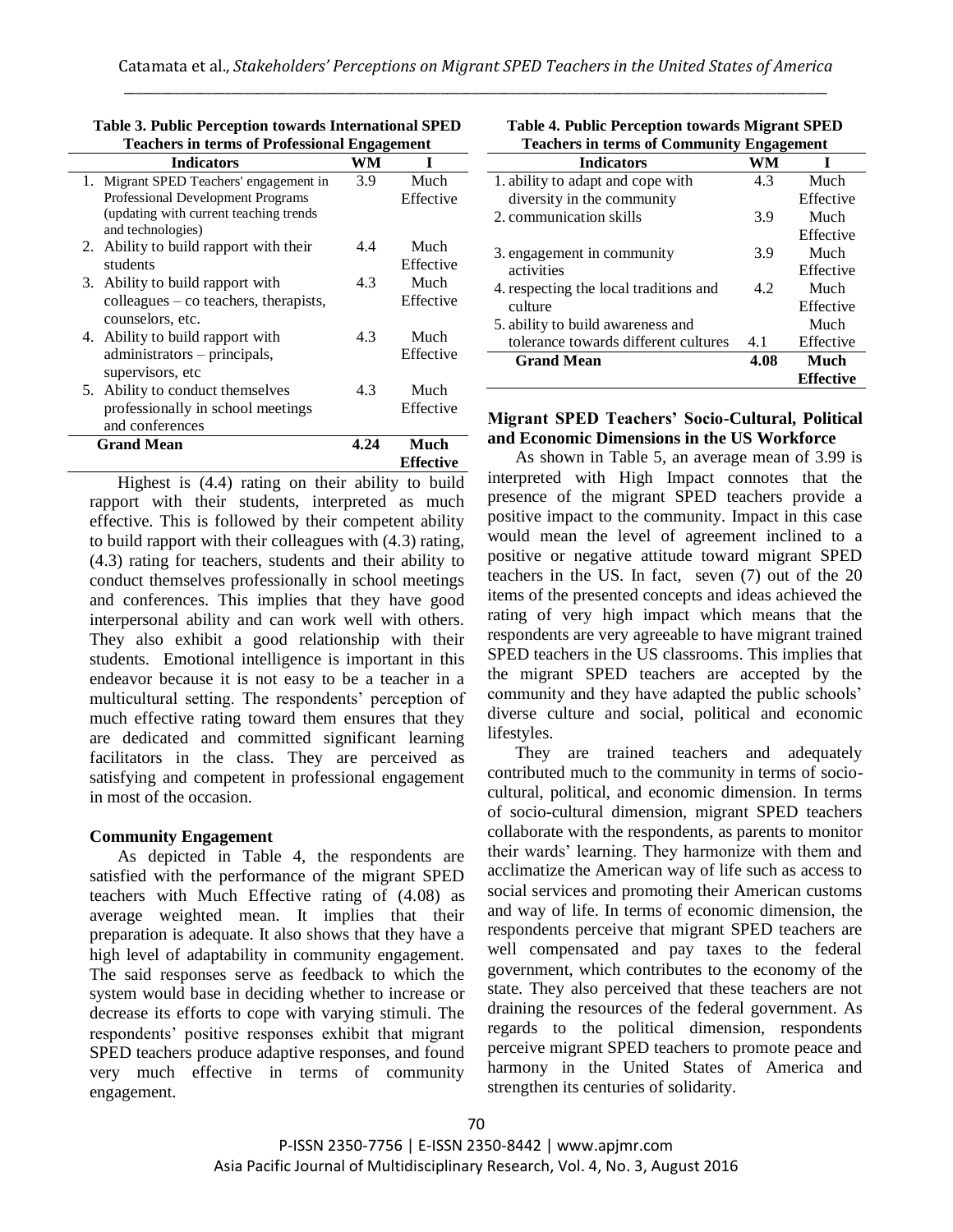| Socio-Cultural-Political-Economic Impact                                                    | <b>AWS</b> | <b>DR</b>          |
|---------------------------------------------------------------------------------------------|------------|--------------------|
| 1. I have felt good/will feel good visiting/working in a school with a migrant SPED         | 4.1        | <b>High Impact</b> |
| teacher (sci)                                                                               |            |                    |
| 2. My ability to work/do business in school has improved/will improve greatly while         | 3.7        | <b>High Impact</b> |
| working with a migrant SPED teacher (sci)                                                   |            |                    |
| 3. I share the views expressed by the media about how migrant SPED teachers help the        | 4.1        | <b>High Impact</b> |
| educational system here in the USA (sci)                                                    |            |                    |
| 4. My family, friends, and co-workers really like migrant SPED teachers, so do I (sci)      | 4.3        | <b>High Impact</b> |
| 5. International Special Education Teachers share the same beliefs and values of my         | 3.4        | Moderate Impact    |
| community (sci)                                                                             |            |                    |
| 6. I encourage my friends and family to allow migrant SPED teachers to join us in social    | 3.9        | <b>High Impact</b> |
| gatherings (sci)                                                                            |            |                    |
| 7. Migrant SPED teachers are well behaved, just like any other international (migrant)      | 3.9        | <b>High Impact</b> |
| worker (sci)                                                                                |            |                    |
| 8. I feel that the different approaches and ideas used by Migrant SPED teachers help        | 4.3        | <b>High Impact</b> |
| their students (pi)                                                                         |            |                    |
| 9. I feel very positive about Migrant SPED teachers, despite what the media say about       | 3.9        | <b>High Impact</b> |
| them (sci)                                                                                  |            |                    |
| 10. I will share to others my positive views toward Migrant SPED teachers (sci)             | 3.9        | <b>High Impact</b> |
| 11. America should take care of Americans and Migrant SPED teachers equally (sci)           | 4.2        | <b>High Impact</b> |
| 12. Migrant SPED Teachers contributed greatly to the United States (ei)                     | 4.2        | <b>High Impact</b> |
| 13. The United States is strengthened by its diversity (pi)                                 | 4.4        | <b>High Impact</b> |
| 14. Migrant SPED Teachers pay taxes and therefore are not likely to drain the United        | 3.7        | <b>High Impact</b> |
| States of its valuable resources (ei)                                                       |            |                    |
| 15. Migrant SPED teachers could become good citizens of the United States of America        | 3.9        | <b>High Impact</b> |
| (p <sub>i</sub> )                                                                           |            |                    |
| 16. Migrant SPED teachers are law abiding and therefore are not likely to commit crime      | 3.8        | <b>High Impact</b> |
| (p <sub>i</sub> )                                                                           |            |                    |
| 17. Migrant SPED teachers are peace loving and therefore are not likely to increase the     | 3.8        | <b>High Impact</b> |
| dangers of terrorism (pi)                                                                   |            |                    |
| 18. Migrant SPED teachers fill the high-need jobs and therefore are not likely to take jobs | 3.7        | <b>High Impact</b> |
| from those who need them (ei)                                                               |            |                    |
| 19. Migrant SPED teachers enrich American customs and way of life (sci)                     | 4.3        | <b>High Impact</b> |
| 20. Migrant SPED teachers should have as much access to social services as U.S. citizens    | 4.3        | <b>High Impact</b> |
| (sci)                                                                                       |            |                    |
| <b>Grand mean</b>                                                                           | 3.99       | <b>High Impact</b> |

# **Table 5 Perceived Socio-Cultural-Political-Economic Impact of Migrant SPED Teachers to in selected state in the US**

To Suttle, American workplace is becoming more diverse because of the several key benefits that a diverse workplace brings to companies [12]. The lowest rating is in the item on sharing the same personal beliefs and values to the community, which is rated moderately high (3.4). This is understandable since they have different cultural background. The findings are related to the perspective from the University of Oregon's ASUO Multicultural Advocate which manifests diversity that encompasses acceptance and respect. It means understanding that each individual is unique, and recognizing the individual differences is of paramount interest. In general, the results from the questionnaires imply that the respondents feel that the migrant SPED teachers are much effective in professional competence and professional engagement; but very much effective in their professional engagement. The Socio-Cultural-Political-Economic Impact of the migrant SPED teachers is given with an average of high rating.

## **Relationship between Profile and Perception towards International SPED Teachers**

Findings show that at 0.05 margin of error, age  $(x^2)$  $= 15.42$ ), gender (x<sup>2</sup> = 3.85), marital status (x<sup>2</sup> = 19.67), education ( $x^2 = 16.80$ ), work experience ( $x^2 = 16.80$ ) 12.51), their state of origin  $(x^2 = 11.43)$ , and personnel applicability  $(x^2 = 13.27)$ , has no significant relationship with the respondents perception towards migrant SPED Teachers. This means that the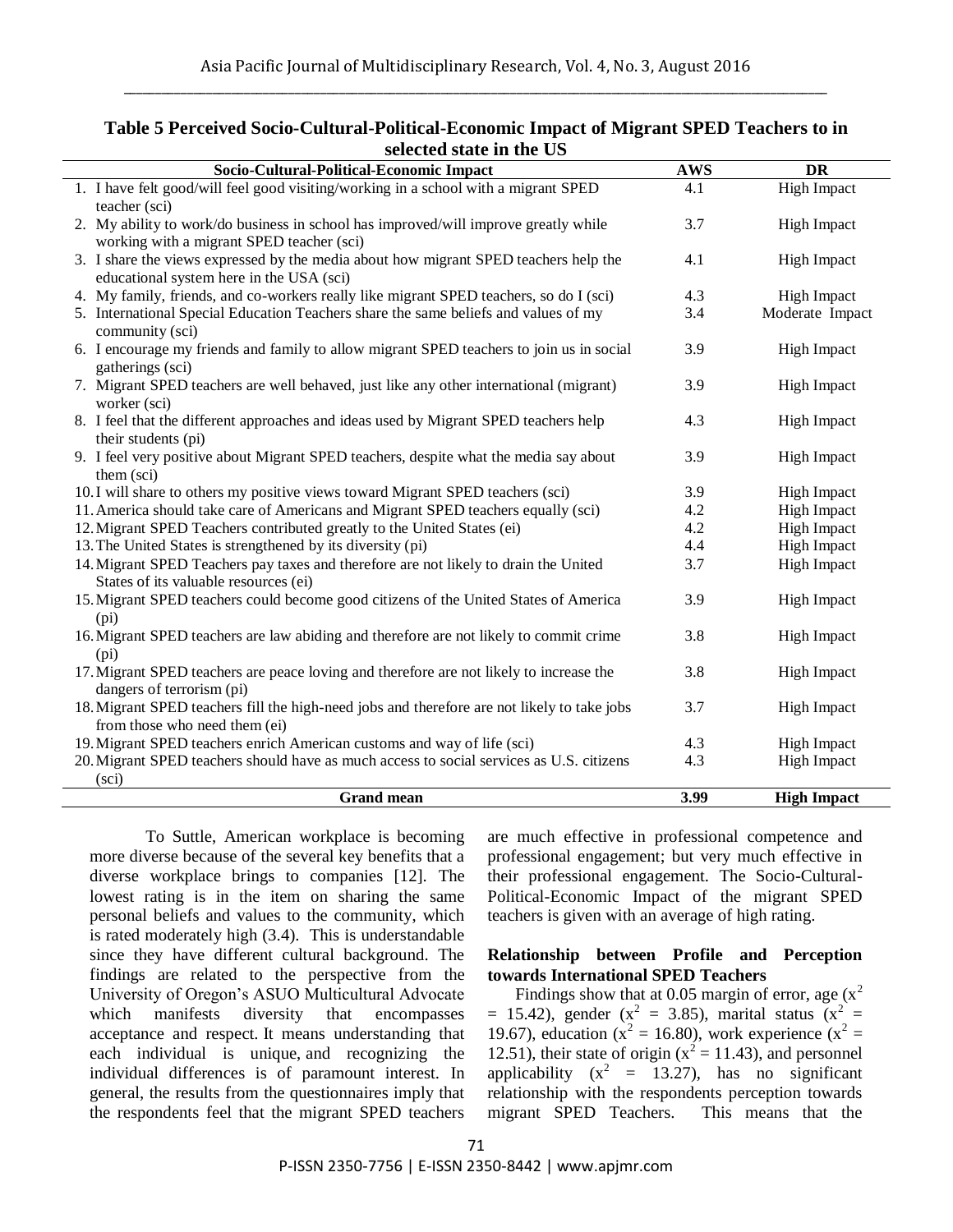variables do not influence their perception. Age, gender, status, years of experience, place of origin, among others do not affect their perceptions and beliefs on having foreign teachers in the community. The number of times they travelled abroad  $(x^2)$  = 18.49), having worked with a foreigner colleague  $(x^2)$  $=$  24.31) and having a foreigner friend ( $x^2 = 31.25$ ) have significant relationship to their perception toward migrant SPED teachers. This means that the said variables affect how they see migrant trained SPED teachers blending the American culture. The experience of having a foreigner friend or working with a colleague with a different culture and even the experience of travelling to a new place with a different culture has bearing on their beliefs and understanding about these teachers. The result shows that traveling abroad does have a significant relationship with perception toward migrant SPED teachers. As Lee and  $Cox$  [38] conclude, a more "acculturated public significantly differ in their travel lifestyle" as well as Hayes and Dowds expressing that "social exposure" especially "previously established friendship network of immigrants" is the most vital and constant determinant of attitudes; thus, improving, establishing, creating, developing and strengthening positive contact between diverse people could foster a healthier and more productive positive relationship [39].

# **CONCLUSION**

The respondents' socio-demographic profile exhibited no significant relationship between the perceptions toward migrant SPED teachers. But, the experience of having a foreigner friend, working with a colleague with a different culture and the experience of travelling abroad affect their perception significantly. Migrant SPED teachers in the US were positively recognized and accepted by their stakeholders like the parents of the students, colleagues and school administrators. They were perceived to be efficient and effective in the aspects of professional competence, professional and community engagement. Their acceptance, recognition, and how they were perceived by stakeholders became the cornerstones in the achievement of their 'American dream'. Likewise, the training in special education in the Philippines such as the balance between acquisition of theories and principles in the classroom and incessant practice teaching in SPED schools in the Philippine public schools indicated a substantial

contribution to the success of Filipino migrant teachers in the US, vis-à-vis, contributed to the way of life of their American stakeholders.

# **RECOMMENDATION**

The following recommendations are limited only Special Education training and prospects both in the Philippines and foreign employment, such as: (1) provide a pre-deployment seminar to prospective special education teachers traveling to other countries; (2) strengthen faculty development programs for migrant SPED teachers; (3) maximize training on transnational teaching for foreign teachers; (4) future researchers delve into other research topics related to the flight of migrant teachers in some other countries aside from the Philippines. Special education enthusiasts may have an eye on the status of Special Education in the Philippines and its impact when these expert SPED teachers leave the country for their employment abroad.

# **REFERENCES**

- [1] Mcclement, M. (2012). *How do people perceive you?* The Home Of Human Resources Her Insight & Discussion, May 8, 2012. Date Retrieved January 15, 2014. http://goo.gl/BtniqD
- [2] Otara, A. (2011). *Perception: a guide for managers and leaders.* Abstract. Journal of Management and Strategy
- [3] Burke, P.J. (2006). *Contemporary social psychological theories*. Stanford University Press. California.
- [4] Tajfel, H., & Turner, J. C. (1979). *An integrative theory of intergroup conflict*. The social psychology of intergroup relations.
- [5] Tajfel, H. & Turner, J. C. (1986). *The social identity theory of inter-group behavior*. In S. Worchel and L. W. Austin (eds.), Psychology of Intergroup Relations. Chigago: Nelson-Hall.
- [6] Turner, J. C. (1982). *Towards a cognitive redefinition of the social group*. In H. Tajfel (ed.),Social Identity and Intergroup Relations. Cambridge: Cambridge University Press.
- [7] Quillian, 1995. *Prejudice as a response to perceived group threat: population composition and antiimmigrant and racial prejudice in europe*. American Sociological Review 60:586-611
- [8] Pollick, M. and Harris, B (2013). *What is public perception?* Wise Geek. Conjecture. Date Retrieved: January 15, 2014. http://www.wisegeek.com/what-ispublic-perception.htm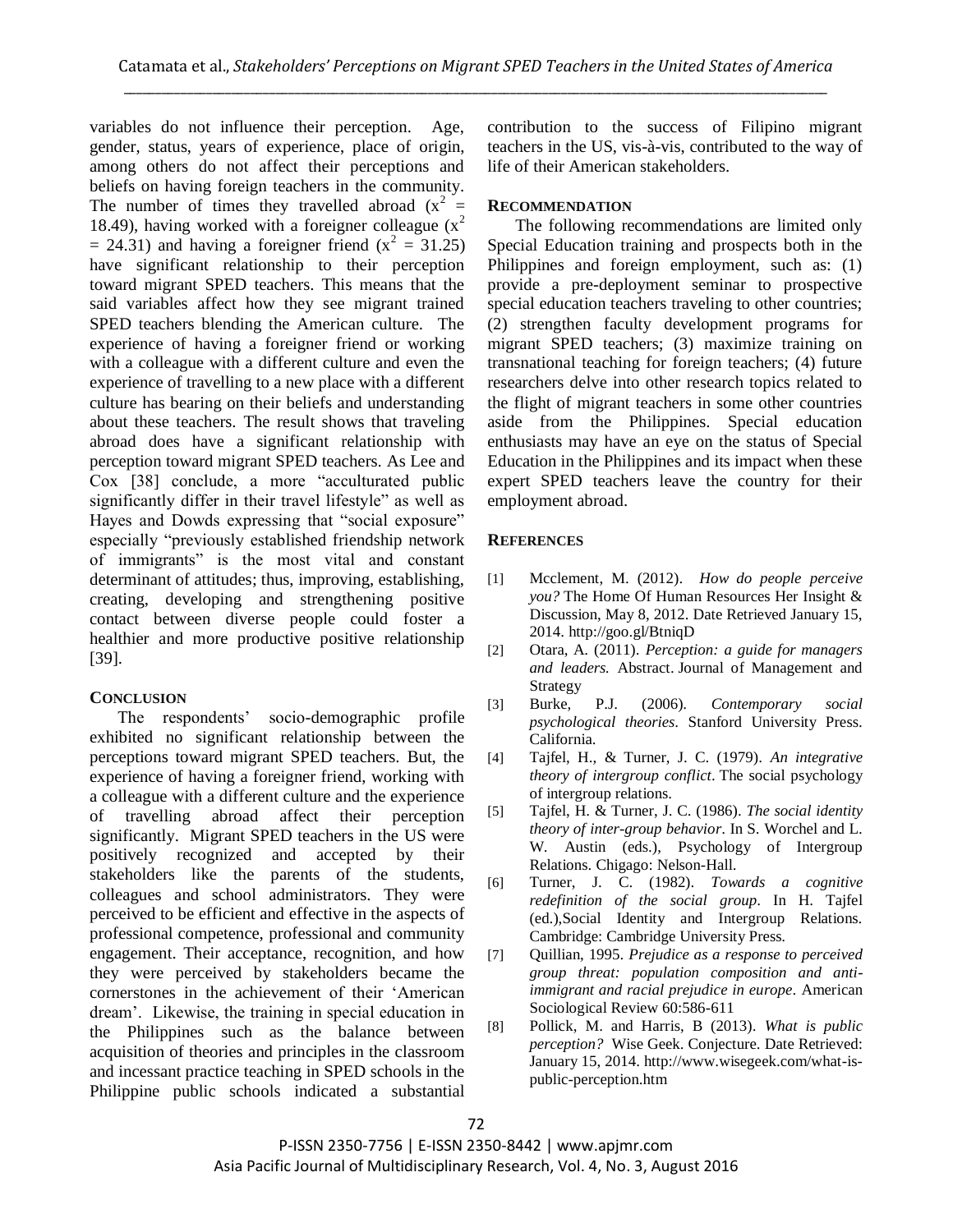[9] Merriam-Webster. Merriam-Webster. Web. Date Retrieved: December 15, 2013. http://www.merriam-

webster.com/dictionary/diversity

- [10] Pair, S. (2012). *Commentary-celebrating individual uniqueness helps harness our strengths.*188th Fighter Wing, Date Retrieved: January 10, 2014. http://www.188fw.ang.af.mil/news/story.asp?id=123 304513
- [11] Llopis, G. (2011). *Diversity management is the key to growth: make it authentic*. Forbes Magazine, 13 June 2011. Date Retrieved: January 2, 2014. http://www.forbes.com/sites/glennllopis/2011/06/13/ diversity-management-is-the-key-to-growth-make-itauthentic/
- [12] Suttle, R. (2014). *Workplace diversity benefits*. Small Business Chron. Hearst Communications, Inc., 2014. Date Retrieved: January 21, 2014. <http://smallbusiness.chron.com/workplacediversity-benefits-1180.html>.
- [13] Ross, F. (2013). *Meeting the challenge of developing the best american teachers in a culturally diverse world*. June 2013. Date Retrieved: January 12, 2014. http://goo.gl/DYAj4B
- [14] Definition of Diversity. Gladstone. uoregon.edu.ASUO-Multicultural Advocate's, 26 Aug. 1999. Date Retrieved: January 20, 2014.http://gladstone.uoregon.edu/~asuomca/diversit yinit/definition.html
- [15] Clairborne, W. (1999). *Visa program will bring more foreign teachers to u.s .,*Washington Post, 24 December 1999.
- [16] McCoubrey, S. (2001). *Recruiting teachers from abroad*. Magazine article from Techniques, Vol. 76, No. 5 May, 2001.
- [17] Semyonov, Raijman, et. al. (2004).*Population size, perceived threat, and exclusion: a multipleindicators analysis of attitudes toward foreigners in germany*, Social Science Research 33: 681 – 701.
- [18] Reid, C. (2005). *Global teachers with globite cases*. Australian Journal of Education. 49.
- [19] Sharplin, E. (2009). *Bringing them in: the experiences of imported and overseas-qualified teachers*. Australian Journal of Education
- [20] O'Rourke, K. and Sinnott, R. (2006). *The determinants of individual attitudes towards immigration*. European Journal of Political Economy. Volume 22, Issue 4, December 2006, Pages 838–861
- [21] Gang, I.N., Rivera-Batiz, F.L. and Yun, M.S. (2002), *Economic strain, ethnic concentration and attitudes towards foreigners in the european union*, IZA Discussion Paper No. 578.
- [22] Hainmueller, J., and Hiscox, M.J. (2007), *Educated preferences: explaining attitudes toward*

*immigration in europe*, International Organization, Vol. 61 No. 2, pp. 399-442.

- [23] Constant, A., Kahanec M., and Zimmerman, K. (2008). *Attitudes towards immigrants, other integration barriers, and their veracity*. Institute for the Study of Labor. Discussion Paper No. 3650
- [24] Bauer, T., Lofstrom, M. and Zimmermann, K.F. (2000). *Immigration policy, assimilation of immigrants, and natives" sentiments towards immigrants: Evidence from 12 OECD countries*, Swedish Economic Policy Review, Vol. 7 No. 2, pp. 11-53.
- [25] Chandler, C.R. and Tsai, Y. (2001). *Social factors influencing immigration attitudes: an analysis of data from the general social survey*. The Social Science Journal. Volume 38, Issue 2, Summer 2001, Pages 177–188
- [26] Mayda, A.M. (2006). *Who is against immigration? a cross-country investigation of individual attitudes towards immigrants*. Review of Economics and Statistics, 88 (2006), pp. 510–530
- [27] Kohut, A., et.al. (2006). *America"s immigration quandary*. Pew Research Center *Hispanic Trends*. March 30, 2006.
- [28] Teacher New Values, Skills and Knowledge (V3SK) Model by the National Institute of Education, Singapore.
- [29] Park, Y., Bhuyan, R. Richards & Rundle, A. (2011). *U.S. social work practitioners" attitudes towards immigrants and immigration: results from an online survey*. Journal of Immigrant & Refugee Studies, 9(4)
- [30] Hovey, J., Rojas, R. et al. (2000). *Proposition 187 reexamined: attitudes toward immigration among california voters*. Current psychology (New Brunswick, N.J.) 19(3):159-174
- [31] Zikmund, W. G. (2003). *Business research methods, (8th ed.)*. Thomson-South-Western, Ohio.
- [32] Brenner, J. and Fertig, M. (2006). *Identifying the determinants of attitudes towards immigrants: a structural cross-country analysis*. Institute for the Study of Labor. A Discussion paper.
- [33] Gorodzeisky, A. (2011). *Who are the europeans that europeans prefer? economic conditions and exclusionary views toward european immigrants*. International Journal of Comparative Sociology, 52
- [34] O'Connell, M. (2011). *How do high-skilled natives view high-skilled immigrants? a test of trade theory predictions*. European Journal of Political Economy**.** Volume 27, Issue 2, June 2011, Pages 230–240
- [35] Aberson, C.L., and Haag, S.C. (2007). *Contact, perspective taking, and anxiety as predictor of stereotype endorsement, explicit attitudes and*